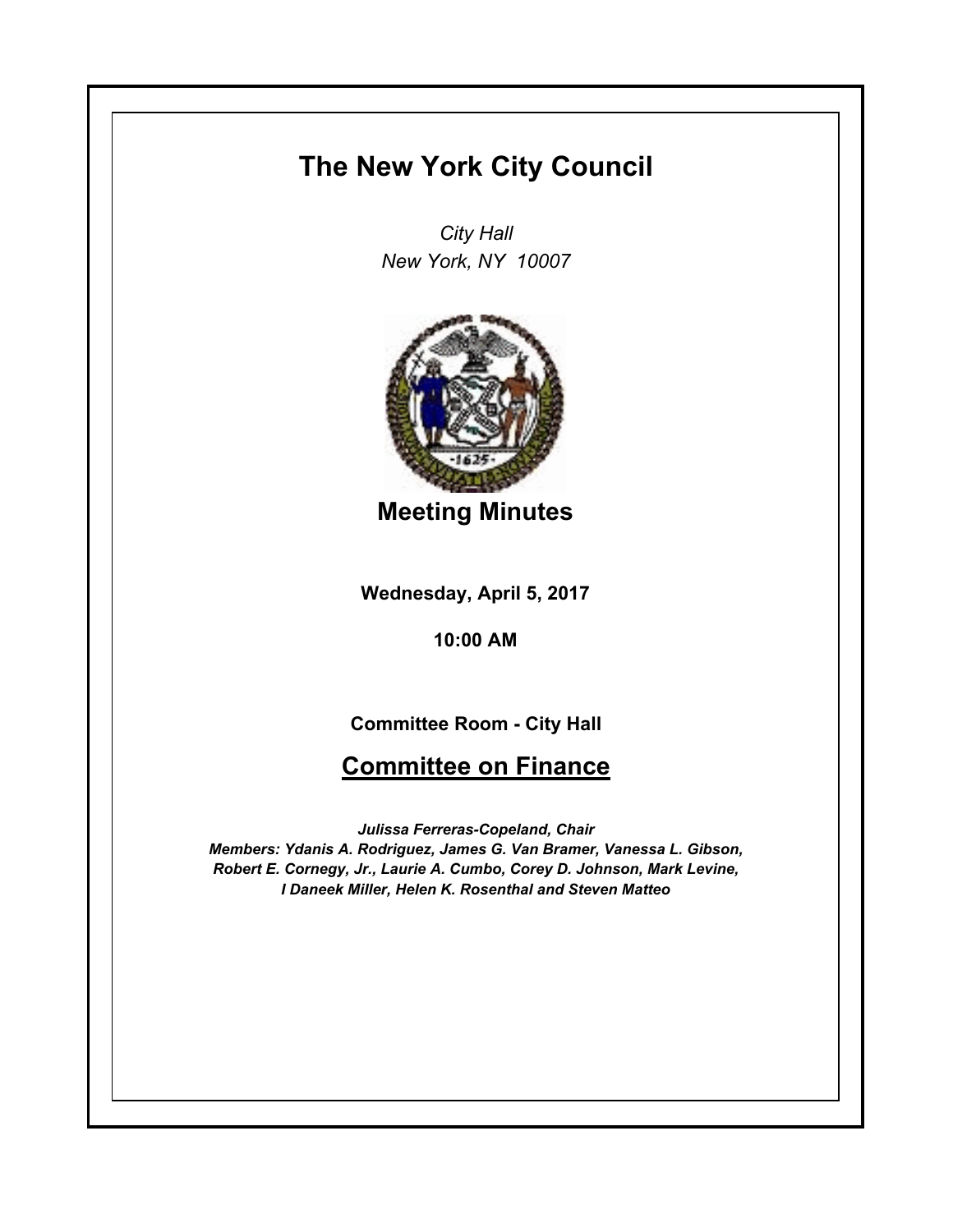| Roll Call                                                                                                                                                                                                                                   |  |  |
|---------------------------------------------------------------------------------------------------------------------------------------------------------------------------------------------------------------------------------------------|--|--|
| Present: Ferreras-Copeland, Rodriguez, Van Bramer, Gibson, Cumbo, Johnson, Levine,<br>Miller, Rosenthal and Matteo                                                                                                                          |  |  |
| Absent: Cornegy Jr.                                                                                                                                                                                                                         |  |  |
| Int 1454-2017<br>A Local Law to amend the administrative code of the city of New<br>York, in relation to the establishment of the New Dorp business<br>improvement district.                                                                |  |  |
| Attachments: Summary of Int. No. 1454, Int. No. 1454 - 2/1/17, February 1, 2017 - Stated<br>Meeting Agenda with Links to Files, Committee Report 2/14/17, Hearing<br>Testimony 2/14/17, Hearing Transcript 2/14/17, Committee Report 4/5/17 |  |  |
| This Introduction was Hearing Held by Committee                                                                                                                                                                                             |  |  |
| Attachments: Summary of Int. No. 1454, Int. No. 1454 - 2/1/17, February 1, 2017 - Stated<br>Meeting Agenda with Links to Files, Committee Report 2/14/17, Hearing<br>Testimony 2/14/17, Hearing Transcript 2/14/17, Committee Report 4/5/17 |  |  |
| A motion was made that this Introduction be Approved by Committee approved<br>by Roll Call.                                                                                                                                                 |  |  |
| Affirmative: 10 - Ferreras-Copeland, Rodriguez, Van Bramer, Gibson, Cumbo, Johnson,<br>Levine, Miller, Rosenthal and Matteo                                                                                                                 |  |  |
| Absent: 1 - Cornegy Jr.                                                                                                                                                                                                                     |  |  |
| Res 1431-2017<br>Resolution approving the new designation and changes in the<br>designation of certain organizations to receive funding in the<br><b>Expense Budget</b>                                                                     |  |  |
| <b>Attachments:</b> Charts for Resolution, Committee Report                                                                                                                                                                                 |  |  |
| This Resolution was Hearing on P-C Item by Comm                                                                                                                                                                                             |  |  |
| <b>Attachments:</b> Charts for Resolution, Committee Report                                                                                                                                                                                 |  |  |
| A motion was made that this Resolution be P-C Item Approved by Comm<br>approved by Roll Call.                                                                                                                                               |  |  |
| Affirmative: 10 - Ferreras-Copeland, Rodriguez, Van Bramer, Gibson, Cumbo, Johnson,<br>Levine, Miller, Rosenthal and Matteo                                                                                                                 |  |  |
| Absent: 1 - Cornegy Jr.                                                                                                                                                                                                                     |  |  |
| LU 0599-2017<br>Bronxview at Serviam Heights, Block 3291, Lot 4; Bronx,<br><b>Community District No. 7, Council District No. 15.</b>                                                                                                        |  |  |
| <b>Attachments:</b> Housing Preservation and Development Letter, Resolution, Memorandum                                                                                                                                                     |  |  |
| This Land Use Application was Hearing on P-C Item by Comm                                                                                                                                                                                   |  |  |
| <b>Attachments:</b> Housing Preservation and Development Letter, Resolution, Memorandum                                                                                                                                                     |  |  |
| A motion was made that this Land Use Application be P-C Item Approved by<br>Committee with Companion Resolution approved by Roll Call.                                                                                                      |  |  |